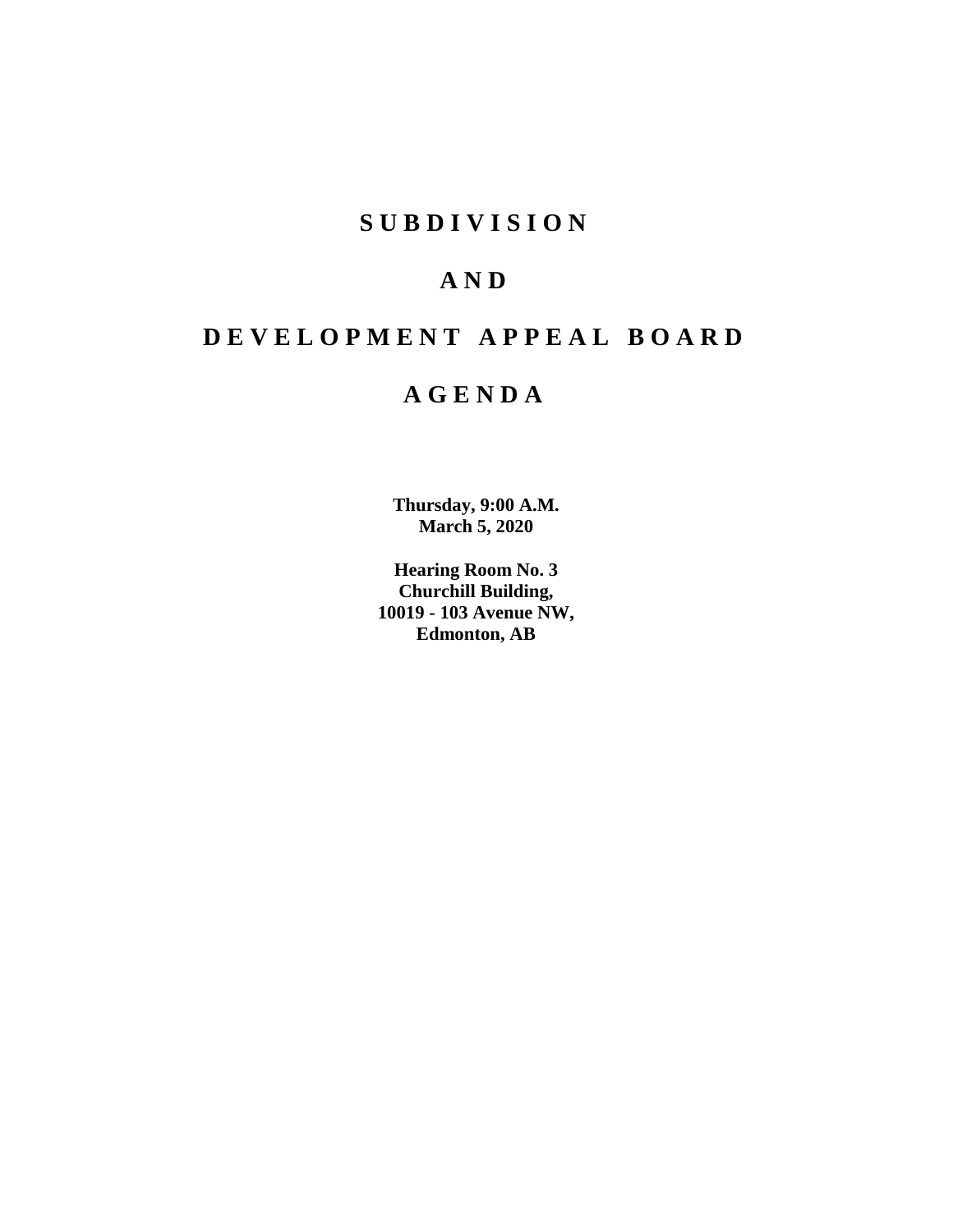# **SUBDIVISION AND DEVELOPMENT APPEAL BOARD HEARING ROOM NO. 3**

| L            | 9:00 A.M.    | SDAB-D-20-030                                                                                                                                   | Construct a Single Detached House with front<br>attached Garage, Unenclosed Front Porch,<br>Basement development (NOT to be used as an<br>additional Dwelling), fireplaces, covered deck<br>$(9.75$ metres by 4.57 metres) |  |
|--------------|--------------|-------------------------------------------------------------------------------------------------------------------------------------------------|----------------------------------------------------------------------------------------------------------------------------------------------------------------------------------------------------------------------------|--|
|              |              |                                                                                                                                                 | 224 – Windermere Drive NW<br>Project No.: 309557454-001                                                                                                                                                                    |  |
|              |              |                                                                                                                                                 |                                                                                                                                                                                                                            |  |
| $\mathbf{I}$ | 10:30 A.M.   | SDAB-D-20-031                                                                                                                                   | Construct a Single Detached House with front<br>attached Garage, uncovered deck (4.42m x<br>3.05m), Unenclosed Front Porch and Side<br>Entrance (11745 - 83 Avenue NW)                                                     |  |
|              |              |                                                                                                                                                 | 11743 - 83 Avenue NW<br>Project No.: 346840459-001                                                                                                                                                                         |  |
| III          | 10:30 A.M.   | SDAB-D-20-032                                                                                                                                   | Construct a Single Detached House with front<br>attached Garage, uncovered deck (4.42m x<br>3.05m), Unenclosed Front Porch and Side<br>Entrance (11743 - 83 Ave)                                                           |  |
|              |              |                                                                                                                                                 | 11743 - 83 Avenue NW<br>Project No.: 346830997-001                                                                                                                                                                         |  |
|              |              |                                                                                                                                                 |                                                                                                                                                                                                                            |  |
|              | <b>NOTE:</b> | Unless otherwise stated, all references to "Section numbers" in this<br>Agenda refer to the authority under the Edmonton Zoning Bylaw<br>12800. |                                                                                                                                                                                                                            |  |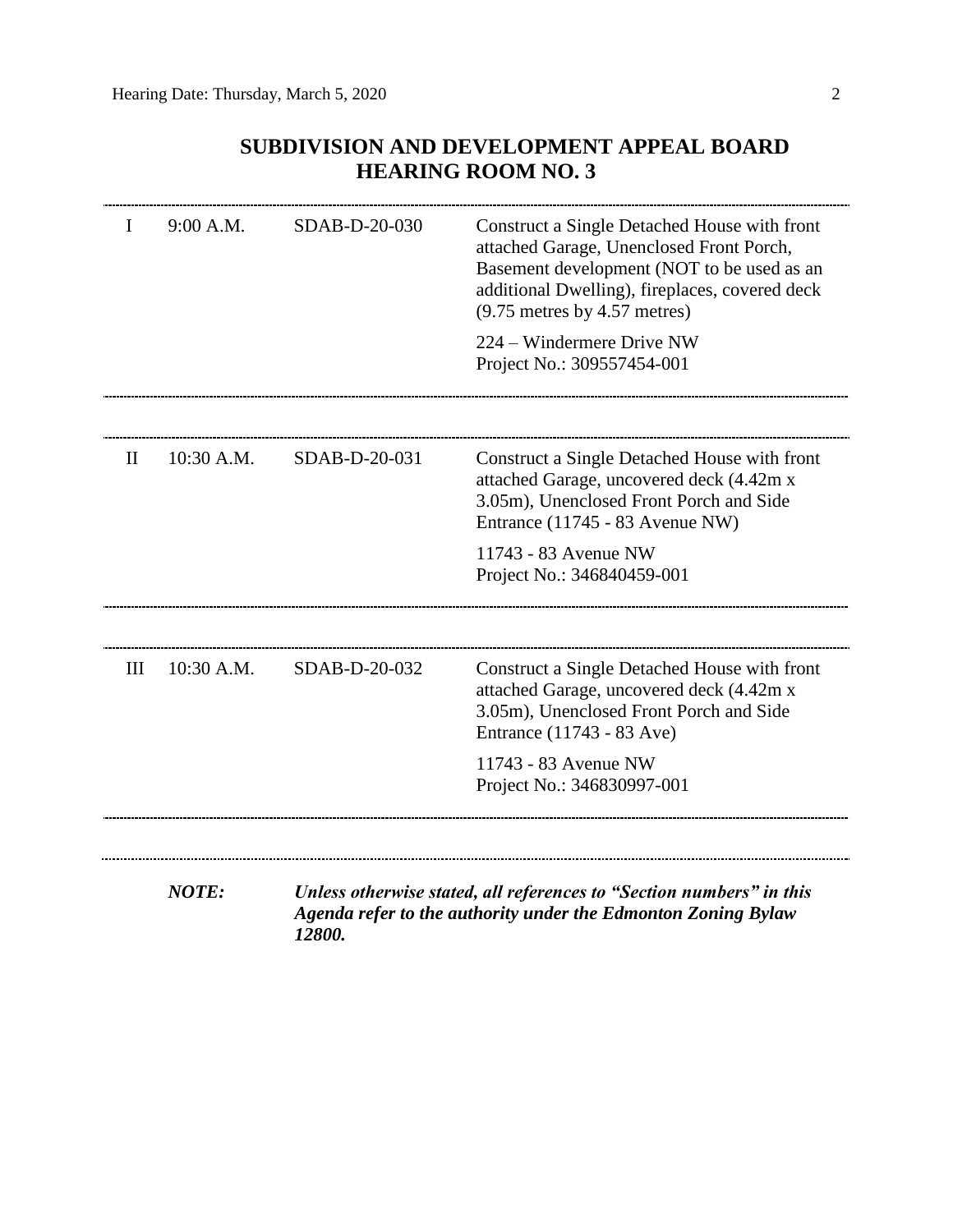#### **ITEM I: 9:00 A.M. FILE: SDAB-D-20-030**

#### AN APPEAL FROM THE DECISION OF THE DEVELOPMENT OFFICER

APPELLANT:

APPLICATION NO.: 309557454-001

APPLICATION TO: Construct a Single Detached House with front attached Garage, Unenclosed Front Porch, Basement development (NOT to be used as an additional Dwelling), fireplaces, covered deck (9.75 metres by 4.57 metres)

| DECISION OF THE<br>DEVELOPMENT AUTHORITY:     | Refused                                                                      |
|-----------------------------------------------|------------------------------------------------------------------------------|
| <b>DECISION DATE:</b>                         | January 30, 2020                                                             |
| $\overline{DATE}$ OF APPEAL:                  | February 7, 2020                                                             |
| MUNICIPAL DESCRIPTION<br>OF SUBJECT PROPERTY: | 224 – Windermere Drive NW                                                    |
| <b>LEGAL DESCRIPTION:</b>                     | Plan 2301MC Blk 2 Lot 30                                                     |
| ZONE:                                         | (RR) Rural Residential Zone                                                  |
| <b>OVERLAY:</b>                               | N/A                                                                          |
| <b>STATUTORY PLAN:</b>                        | Windermere Area Structure Plan<br>Windermere Neighbourhood Structure<br>Plan |

## *Grounds for Appeal*

The Appellant provided the following reasons for appealing the decision of the Development Authority:

This is our letter of appeal regarding the refusal of development permit for the above-addressed lot. The project consists of a single family, wood frame, 2 story house, 6373 square feet in total with front- attached side-drive garage. Details of the proposed house can be found in the attached drawing set - 224 Windermere Drive NW -Arch Drawings.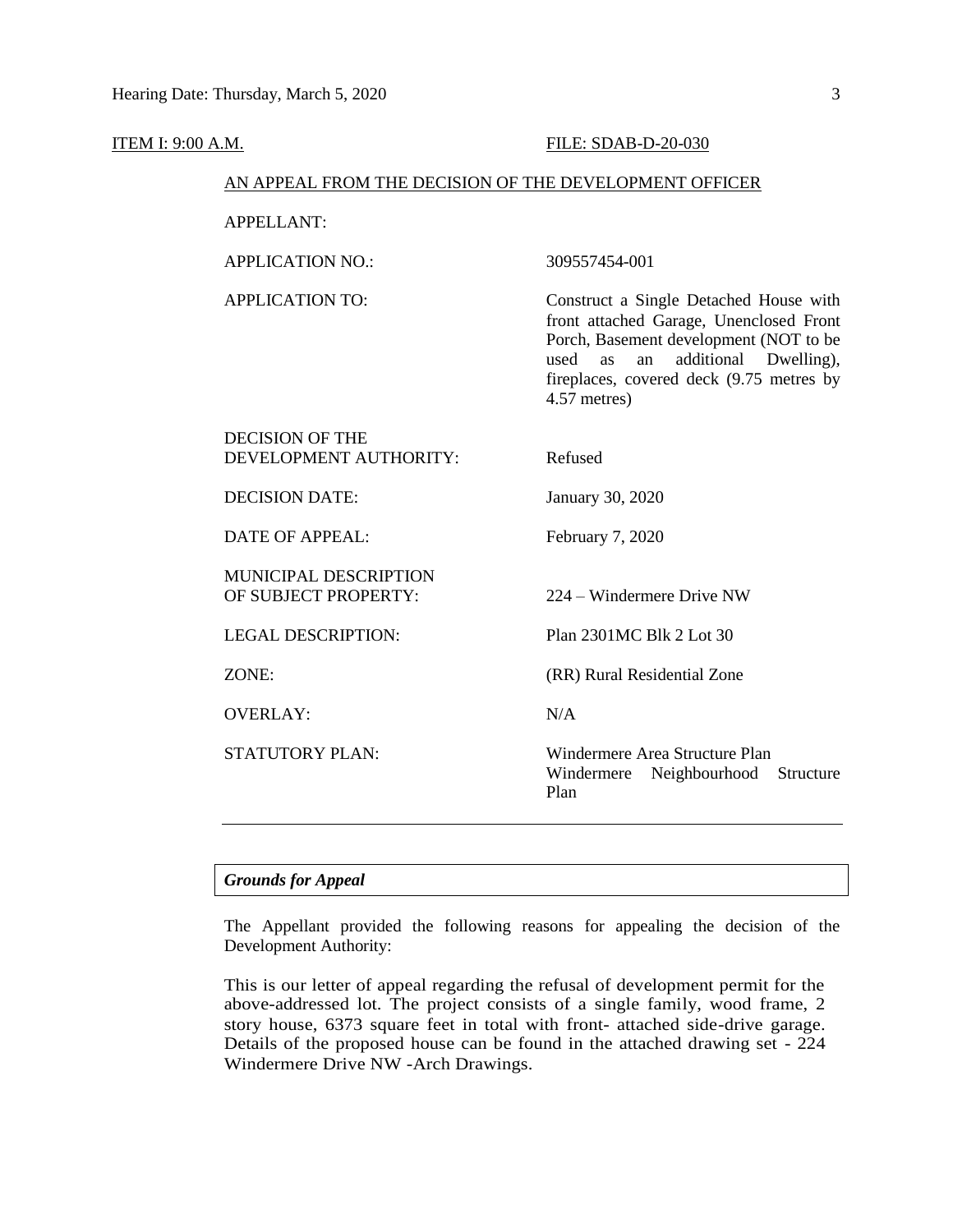We were officially issued the refusal on January 30, 2020 by the development officer Mark Winget. The refusal was listed for three reasons. Those issues are outlined here:

- 1. Height deficiency The height shall not exceed 10.0m to the midpoint of the roof. (Section 240.4.4) - Proposed: 10.5m - Deficiency: 0.5m
- 2. Height deficiency The height shall not exceed 11.5m to the peak of the roof. (Section 52.2.c) - Proposed: 12.6m - Deficiency: 1.1m
- 3. Site area deficiency The minimum site area shall be 1.0 ha. (Section 240.4.1) - Proposed: 0.6 ha - Deficiency: 0.4 ha

# **On behalf of our clients, we would like to appeal these issues based on the reasoning below and with the supporting attached documents.**

#### **Height Deficiency Issues**

Addressing both the height deficiency issues together, we think the sought roof height of 1.1meters over the bylaw maximum for the Rural Residential Zone is reasonable based on the following:

#### **1. Topographical and site constraints.**

a. Lot elevations for height calculation in relation to Road

There is a Related to its unique West bank location along Windermere Drive, the establishment of the grading is another issue that is disadvantageous toward determining heights. Essentially this is due to the sites sloped location at the River Valley, wherein the Bylaw only accounts for the elevations as based from the front corners of the lot as what establishes the average grade and what determines from where the allowable height is measured.

#### **b. Lot size and internal drainage Impact:**

Considerable slopes and swales are another feature of the site based on the way the road transitions into the lot; and these drain down the side yards and thereby force the house to be built into the middle, higher portion of the lot, and this helps maintain appropriate drainage patterns down into the Valley as proposed and required by the surveyors.

#### **c. Overall Street Elevation:**

In the larger neighborhood context, it is important to know that Windemere Drive follows the direction of the River Valley and subdivides the two rows of homes along it East and Westrespectfully.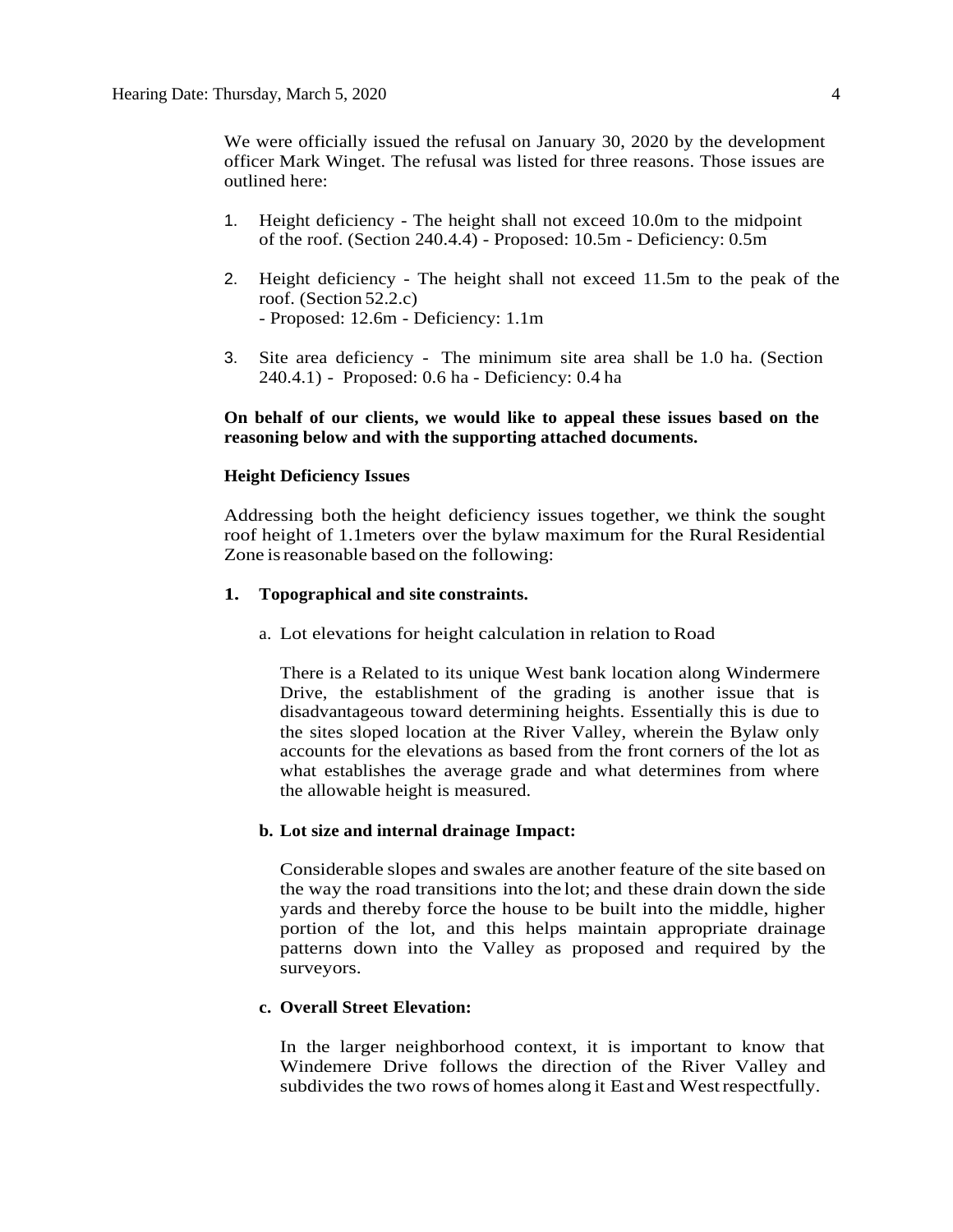The West Row is closer to the River Valley and thuslower in elevation than the East, so in fact this proposed home (west side), as with many others forming West side of the Drive, willsitat a lower elevation than Homes across the Drive, and not impose its height across to the East neighbors.

- 2. **House is well-positioned for low impact relative to neighbors.** From where it is placed and massed, the house will have little impact on adjoining properties, and this is separately describe as follows:
	- a. There is a culvert (ditch) between the road and the entry point of the lot, which establishes a fairly significant drop in elevation between the property and the road (approximately 0.95m on average across the front), negating the visual impact to any drive by traffic/residents and neighbors. This is pretty close to the 1.1m sought variance, thus almost cancelling out the impact of the extra height as deemed by the bylaw calculations.
	- b. The proposed home is set far back into its site with its lower singlestory garage to the front, it will not mass heavily to the front. In fact, as proposed the front entrance of the house is 117 feet setback from its front property line - further than is typical of the area. As the attached elevation views of the house show,the garage in fact iswelldetailed and offers a good relief to massing of the house behind.
	- c. The lot directly north is actually zoned as Agricultural and designated as a park, thus there is no development here now, or in the foreseeable future and thus no impact.
	- d. The next house over to the northwest (after the park) is over 200' away in distance and will have minimal impact from either height or shade cast.
	- e. The property to the south also faces little impact as the proposed house here is set further back into the site, and will cast no shadows south. The property to the south is built much closer to the street (less set back) and thus presents much more front heavy, and overall higher in elevation in comparison to the proposed build.
- 3. **Unique lot/property conditions.** Given the location of the lot, its large size of 6401square meters (over 1.5 Acres), and the fact that it is part of a larger row of similarly large River Valley- facing lots along Windemere Drive, both the lot specifically and the others adjoining it are all suited to larger-sized homes that have already been built. Generally, most of the homes in this area are larger than average, and spaced further apart than istypical in most other residential neighborhoods,thus making an extra 1.1meters of height practically unnoticeable. With our proposed home, we feel that the design has been sensitively laid out for its surroundings.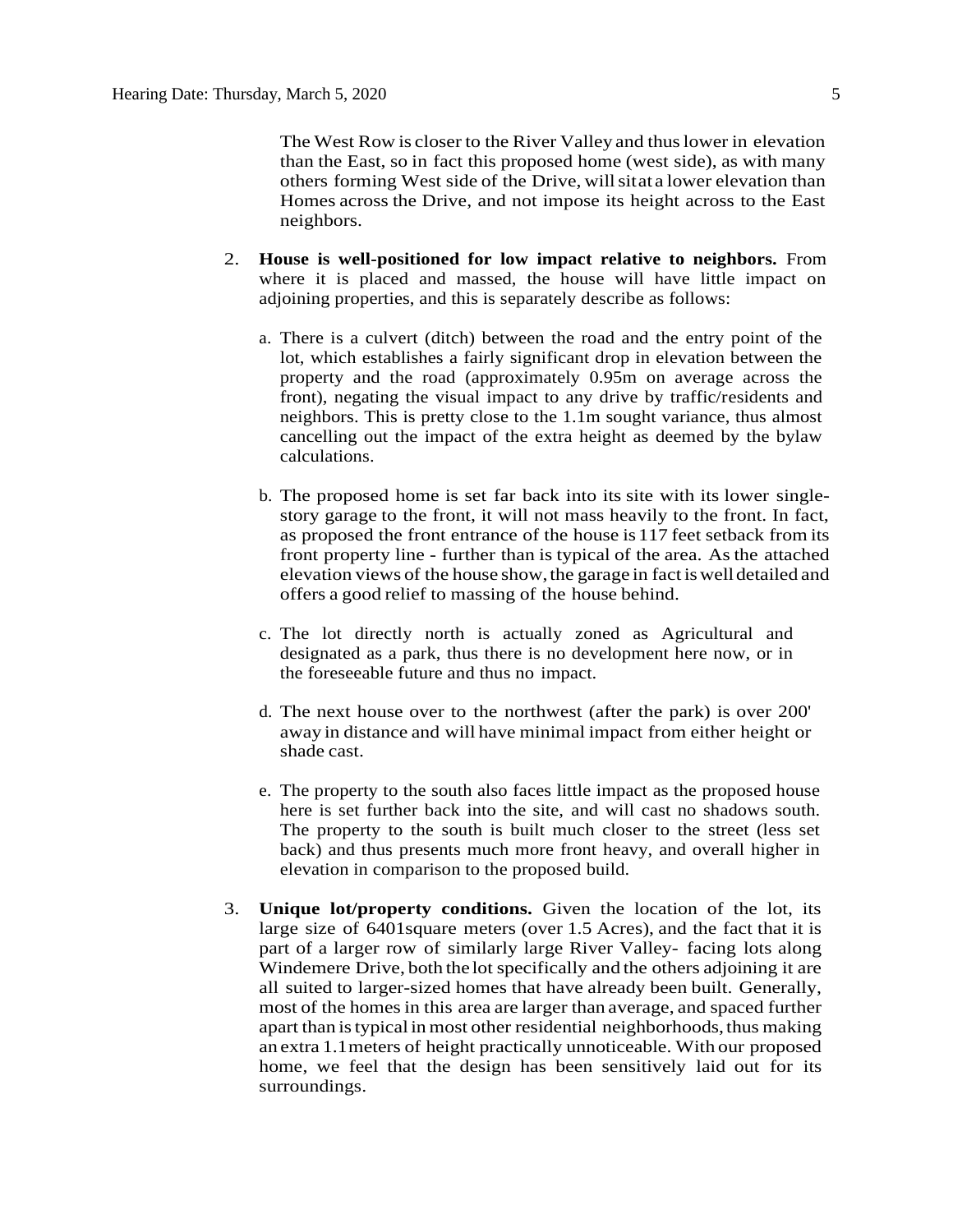4. **What could otherwise be built analysis:** In contrast to the proposed development, we feel that a far more intrusive home could be designed and still fit within the bylaws. For instance, far more of a house could've been massed to the front of the property, and this would have presented much more heavily to the front, thereby gaining significant impact on perspective/perceived height. In contrast, the proposed house as it is set back into the property, allowing for significantly more front landscaping/yard space to offer appeal and relief.

#### **Site Area Deficiency Issue**

In prior consultation with the City Development Officer, we were notified that this item would be considered a non-issue, and approval granted. This is on the basis that the lot sizes are already determined and zone. As such, we trust the City will recognize this as merely a definitional contradiction with the bylaw terms and accept the property as it is currently sized and located.

#### **Conclusion**

This concludes our letter of appeal. We will bring some further supporting visuals and documents to the appeal meeting for the board.

We trust that this info is sufficient enough to support our case for the development of the above noted property as outlined in the documents submitted to the City of Edmonton.

# *General Matters*

#### **Appeal Information:**

The *Municipal Government Act*, RSA 2000, c M-26 states the following:

#### **Grounds for Appeal**

**685(1)** If a development authority

- (a) fails or refuses to issue a development permit to a person,
- (b) issues a development permit subject to conditions, or
- (c) issues an order under section 645,

the person applying for the permit or affected by the order under section 645 may appeal to the subdivision and development appeal board.

#### **Appeals**

**686(1)** A development appeal to a subdivision and development appeal board is commenced by filing a notice of the appeal, containing reasons, with the board,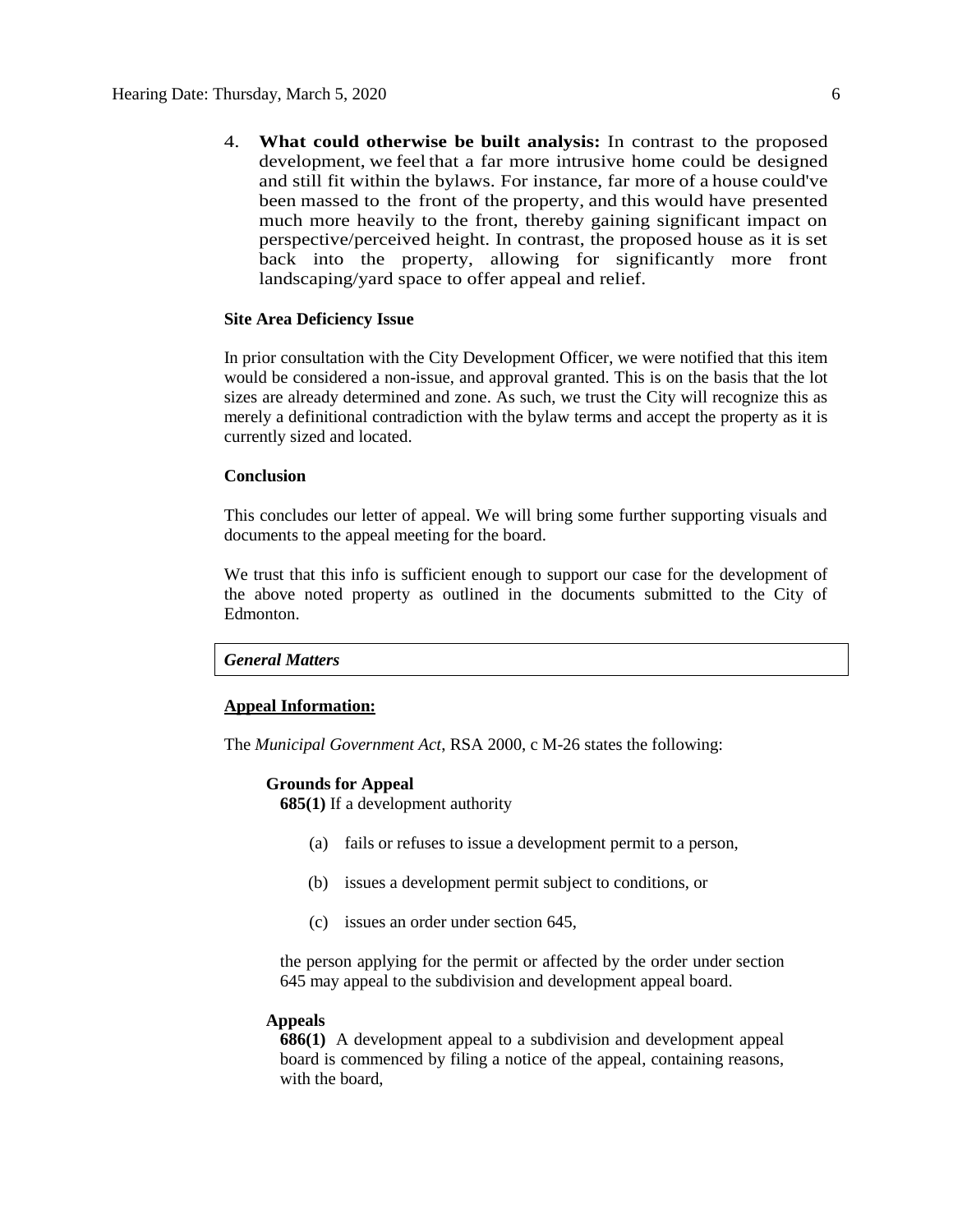- (a) in the case of an appeal made by a person referred to in section 685(1)
	- (i) with respect to an application for a development permit,
		- (A) within 21 days after the date on which the written decision is given under section 642, […]

## **Hearing and Decision**

**687(3)** In determining an appeal, the subdivision and development appeal board

…

- (a.1) must comply with the land use policies;
- (a.2) subject to section 638, must comply with any applicable statutory plans;
- (a.3) subject to clauses (a.4) and (d), must comply with any land use bylaw in effect;
- (a.4) must comply with the applicable requirements of the regulations under the *Gaming, Liquor and Cannabis Act* respecting the location of premises described in a cannabis licence and distances between those premises and other premises;
	- …
	- (c) may confirm, revoke or vary the order, decision or development permit or any condition attached to any of them or make or substitute an order, decision or permit of its own;
	- (d) may make an order or decision or issue or confirm the issue of a development permit even though the proposed development does not comply with the land use bylaw if, in its opinion,
		- (i) the proposed development would not
			- (A) unduly interfere with the amenities of the neighbourhood, or
			- (B) materially interfere with or affect the use, enjoyment or value of neighbouring parcels of land,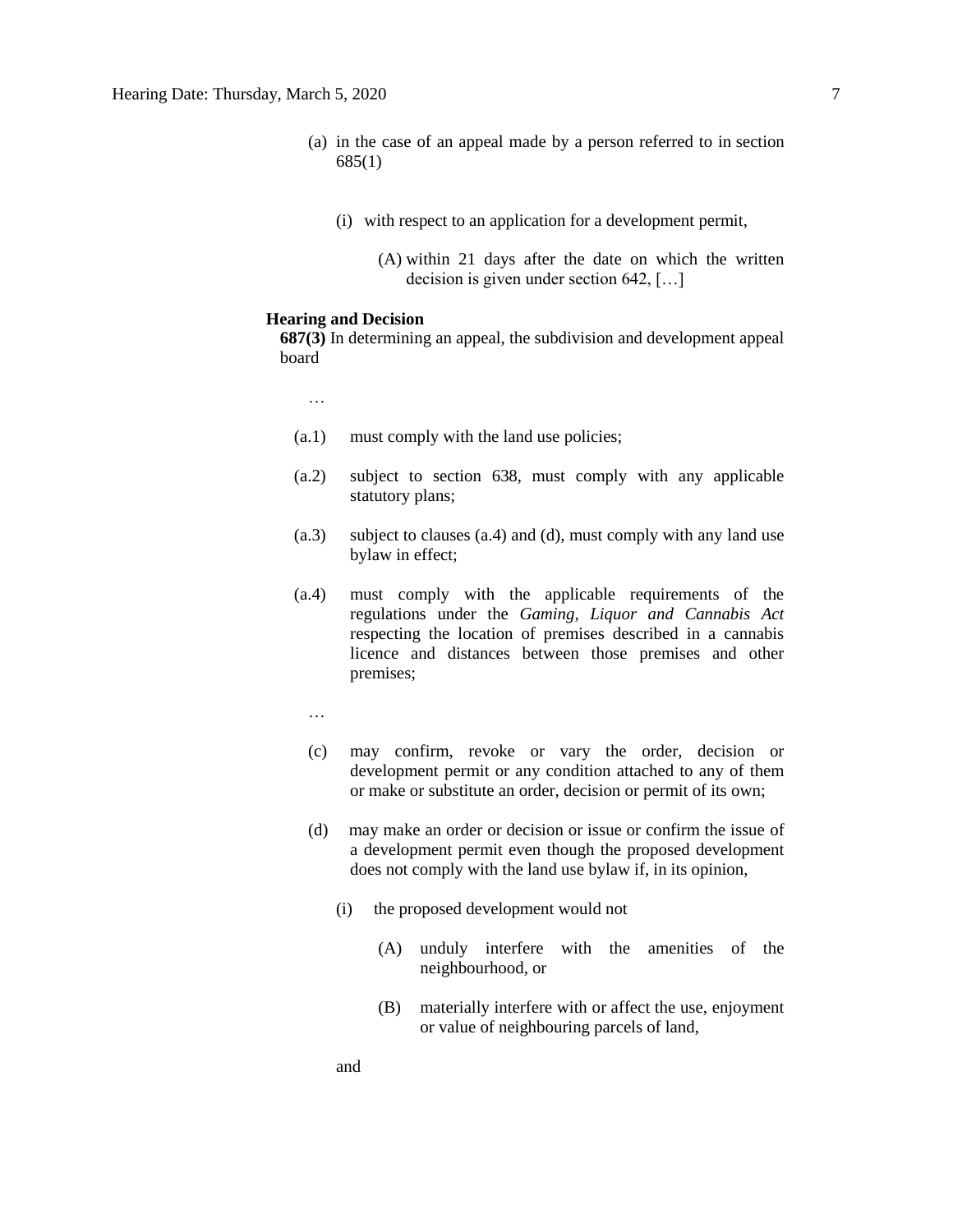(ii) the proposed development conforms with the use prescribed for that land or building in the land use bylaw.

#### **General Provisions from the** *Edmonton Zoning Bylaw:*

Under section 240.2(5), **Single Detached Housing** is a **Permitted Use** in the **(RR) Rural Residential Zone**.

Under section 7.2(8), **Single Detached Housing** means "development consisting of a building containing one principal Dwelling which is separate from any other principal Dwelling or building. This Use includes Mobile Homes which conform to Section 78 of this Bylaw."

#### Section 240.1 states that the **General Purpose** of the **(RR) Rural Residential Zone** is:

to provide for Single Detached Residential development of a permanent nature in a rural setting, generally without the provision of the full range of urban utility services. The RR Zone is intended to regulate rural residential development within existing rural residential subdivisions that existed prior to the passage of this Bylaw, and is not intended to facilitate future rural residential development and subdivision, which is contrary to the Municipal Development Plan.

*Site Area*

Under Section 240.4(1), the minimum Site Area shall be 1.0 hectare.

#### **Development Officer's Determination**

3) The minimum Site Area shall be 1.0 ha. (Section 240.4.1)

Proposed: 0.6 ha. Deficiency: 0.4 ha.

#### *Height*

Under section 6.1, **Height** means "a vertical distance between two points."

Under Section 240.4(4), the maximum building Height shall not exceed 10.0 metres, in accordance with Section 52.

Under section 52.2 in determining whether a development conforms to the maximum Height permissible in any Zone, the following regulations shall apply: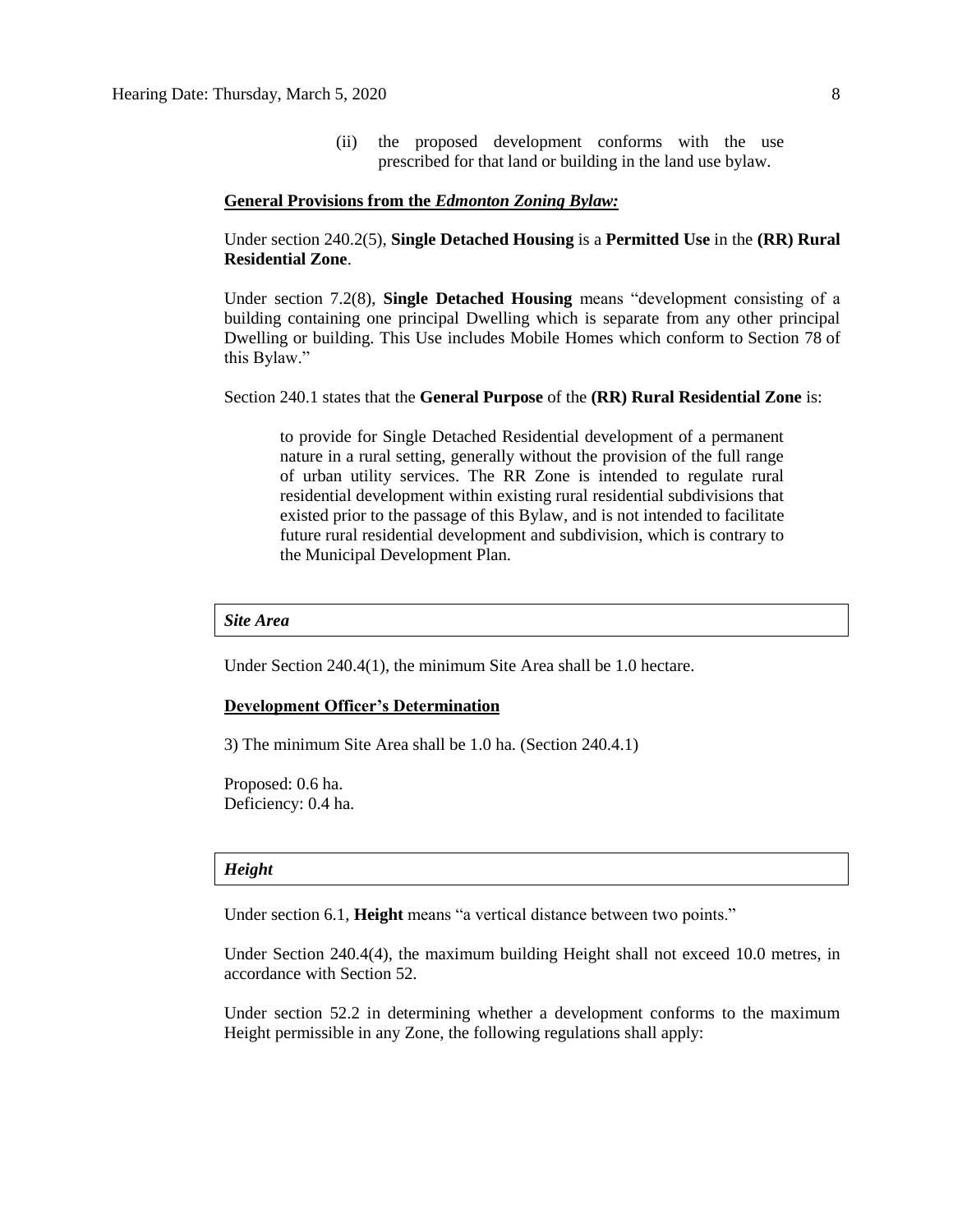c. Where the maximum Height as determined by Section 52.1 is measured to the midpoint, the ridge line of the roof shall not extend more than 1.5 metres above the maximum permitted building Height of the Zone or overlay, or in the case of a Garden Suite the maximum permitted building Height in accordance with Section 87 of this Bylaw.

# **Development Officer's Determination**

1) The Height shall not exceed 10.0m to the midpoint of the roof. (Section 240.4.4)

Proposed: 10.5m

Deficiency: 0.5m

2) The Height shall not exceed 11.5m to the peak of the roof. (Section 52.2.c)

Proposed: 12.6m

Deficiency: 1.1m

# Notice to Applicant/Appellant

Provincial legislation requires that the Subdivision and Development Appeal Board issue its official decision in writing within fifteen days of the conclusion of the hearing.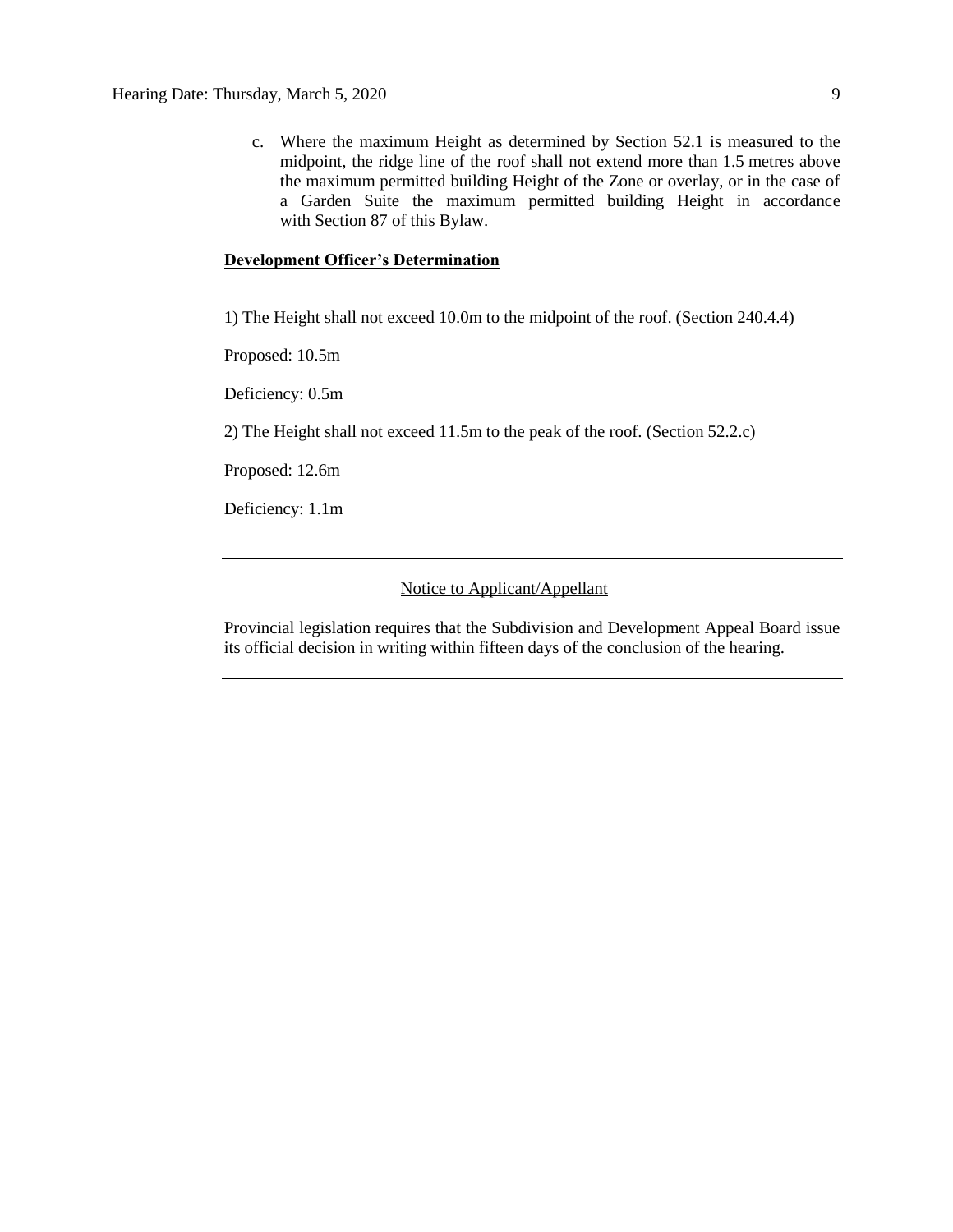| <b>Application for</b><br>Page:<br><b>Minor Development Permit</b><br>This document is a Development Permit Decision for the development application described below.<br>Applicant<br>Property Address(es) and Legal Description(s)<br>224 - WINDERMERE DRIVE NW<br>Plan 2301MC Blk 2 Lot 30<br><b>Specific Address(es)</b><br>Entryway: 224 - WINDERMERE DRIVE NW<br>Building: 224 - WINDERMERE DRIVE NW<br><b>Scope of Application</b><br>To construct a Single Detached House with front attached Garage, Unenclosed Front Porch, Basement development (NOT to be used<br>as an additional Dwelling), fireplaces, covered deck (9.75m x 4.57m).<br><b>Permit Details</b><br># of Primary Dwelling Units To Construct: 1<br># of Dwelling Units Add/Remove: 0<br>Class of Permit: Class B<br># of Secondary Suite Dwelling Units To Construct:<br>Client File Reference Number:<br>Lot Grading Needed?:<br>New Sewer Service Required: N<br>Minor Dev. Application Fee: Single Detached House<br>Stat. Plan Overlay/Annex Area: (none)<br>Secondary Suite Included ?: N<br>I/We certify that the above noted details are correct.<br>Applicant signature:<br><b>Development Application Decision</b><br>Refused<br>Issue Date: Jan 30, 2020 Development Authority: WINGET, MARK<br><b>Reason for Refusal</b><br>1) The Height shall not exceed 10.0m to the midpoint of the roof. (Section 240.4.4)<br>Proposed: 10.5m<br>Deficiency: 0.5m<br>2) The Height shall not exceed 11.5m to the peak of the roof. (Section 52.2.c)<br>Proposed: 12.6m<br>Deficiency: 1.1m<br>3) The minimum Site Area shall be 1.0 ha. (Section 240.4.1)<br>Proposed: 0.6 ha.<br>Deficiency: 0.4 ha.<br><b>Rights of Appeal</b><br>The Applicant has the right of appeal within 21 days after the date on which the decision is made, as outlined in Section 683<br>through 689 of the Municipal Government Act.<br>THIS IS NOT A PERMIT | <b><i><u><u><b>MONTON</b></u></u></i></b> |  | Project Number: 309557454-001<br><b>Application Date:</b><br>MAR 28, 2019<br>Printed:<br>February 10, 2020 at 8:31 AM |  |  |
|----------------------------------------------------------------------------------------------------------------------------------------------------------------------------------------------------------------------------------------------------------------------------------------------------------------------------------------------------------------------------------------------------------------------------------------------------------------------------------------------------------------------------------------------------------------------------------------------------------------------------------------------------------------------------------------------------------------------------------------------------------------------------------------------------------------------------------------------------------------------------------------------------------------------------------------------------------------------------------------------------------------------------------------------------------------------------------------------------------------------------------------------------------------------------------------------------------------------------------------------------------------------------------------------------------------------------------------------------------------------------------------------------------------------------------------------------------------------------------------------------------------------------------------------------------------------------------------------------------------------------------------------------------------------------------------------------------------------------------------------------------------------------------------------------------------------------------------------------------------------------------------------------------------------|-------------------------------------------|--|-----------------------------------------------------------------------------------------------------------------------|--|--|
|                                                                                                                                                                                                                                                                                                                                                                                                                                                                                                                                                                                                                                                                                                                                                                                                                                                                                                                                                                                                                                                                                                                                                                                                                                                                                                                                                                                                                                                                                                                                                                                                                                                                                                                                                                                                                                                                                                                      |                                           |  | 1 of 2                                                                                                                |  |  |
|                                                                                                                                                                                                                                                                                                                                                                                                                                                                                                                                                                                                                                                                                                                                                                                                                                                                                                                                                                                                                                                                                                                                                                                                                                                                                                                                                                                                                                                                                                                                                                                                                                                                                                                                                                                                                                                                                                                      |                                           |  |                                                                                                                       |  |  |
|                                                                                                                                                                                                                                                                                                                                                                                                                                                                                                                                                                                                                                                                                                                                                                                                                                                                                                                                                                                                                                                                                                                                                                                                                                                                                                                                                                                                                                                                                                                                                                                                                                                                                                                                                                                                                                                                                                                      |                                           |  |                                                                                                                       |  |  |
|                                                                                                                                                                                                                                                                                                                                                                                                                                                                                                                                                                                                                                                                                                                                                                                                                                                                                                                                                                                                                                                                                                                                                                                                                                                                                                                                                                                                                                                                                                                                                                                                                                                                                                                                                                                                                                                                                                                      |                                           |  |                                                                                                                       |  |  |
|                                                                                                                                                                                                                                                                                                                                                                                                                                                                                                                                                                                                                                                                                                                                                                                                                                                                                                                                                                                                                                                                                                                                                                                                                                                                                                                                                                                                                                                                                                                                                                                                                                                                                                                                                                                                                                                                                                                      |                                           |  |                                                                                                                       |  |  |
|                                                                                                                                                                                                                                                                                                                                                                                                                                                                                                                                                                                                                                                                                                                                                                                                                                                                                                                                                                                                                                                                                                                                                                                                                                                                                                                                                                                                                                                                                                                                                                                                                                                                                                                                                                                                                                                                                                                      |                                           |  |                                                                                                                       |  |  |
|                                                                                                                                                                                                                                                                                                                                                                                                                                                                                                                                                                                                                                                                                                                                                                                                                                                                                                                                                                                                                                                                                                                                                                                                                                                                                                                                                                                                                                                                                                                                                                                                                                                                                                                                                                                                                                                                                                                      |                                           |  |                                                                                                                       |  |  |
|                                                                                                                                                                                                                                                                                                                                                                                                                                                                                                                                                                                                                                                                                                                                                                                                                                                                                                                                                                                                                                                                                                                                                                                                                                                                                                                                                                                                                                                                                                                                                                                                                                                                                                                                                                                                                                                                                                                      |                                           |  |                                                                                                                       |  |  |
|                                                                                                                                                                                                                                                                                                                                                                                                                                                                                                                                                                                                                                                                                                                                                                                                                                                                                                                                                                                                                                                                                                                                                                                                                                                                                                                                                                                                                                                                                                                                                                                                                                                                                                                                                                                                                                                                                                                      |                                           |  |                                                                                                                       |  |  |
|                                                                                                                                                                                                                                                                                                                                                                                                                                                                                                                                                                                                                                                                                                                                                                                                                                                                                                                                                                                                                                                                                                                                                                                                                                                                                                                                                                                                                                                                                                                                                                                                                                                                                                                                                                                                                                                                                                                      |                                           |  |                                                                                                                       |  |  |
|                                                                                                                                                                                                                                                                                                                                                                                                                                                                                                                                                                                                                                                                                                                                                                                                                                                                                                                                                                                                                                                                                                                                                                                                                                                                                                                                                                                                                                                                                                                                                                                                                                                                                                                                                                                                                                                                                                                      |                                           |  |                                                                                                                       |  |  |
|                                                                                                                                                                                                                                                                                                                                                                                                                                                                                                                                                                                                                                                                                                                                                                                                                                                                                                                                                                                                                                                                                                                                                                                                                                                                                                                                                                                                                                                                                                                                                                                                                                                                                                                                                                                                                                                                                                                      |                                           |  |                                                                                                                       |  |  |
|                                                                                                                                                                                                                                                                                                                                                                                                                                                                                                                                                                                                                                                                                                                                                                                                                                                                                                                                                                                                                                                                                                                                                                                                                                                                                                                                                                                                                                                                                                                                                                                                                                                                                                                                                                                                                                                                                                                      |                                           |  |                                                                                                                       |  |  |
|                                                                                                                                                                                                                                                                                                                                                                                                                                                                                                                                                                                                                                                                                                                                                                                                                                                                                                                                                                                                                                                                                                                                                                                                                                                                                                                                                                                                                                                                                                                                                                                                                                                                                                                                                                                                                                                                                                                      |                                           |  |                                                                                                                       |  |  |
|                                                                                                                                                                                                                                                                                                                                                                                                                                                                                                                                                                                                                                                                                                                                                                                                                                                                                                                                                                                                                                                                                                                                                                                                                                                                                                                                                                                                                                                                                                                                                                                                                                                                                                                                                                                                                                                                                                                      |                                           |  |                                                                                                                       |  |  |
|                                                                                                                                                                                                                                                                                                                                                                                                                                                                                                                                                                                                                                                                                                                                                                                                                                                                                                                                                                                                                                                                                                                                                                                                                                                                                                                                                                                                                                                                                                                                                                                                                                                                                                                                                                                                                                                                                                                      |                                           |  |                                                                                                                       |  |  |
|                                                                                                                                                                                                                                                                                                                                                                                                                                                                                                                                                                                                                                                                                                                                                                                                                                                                                                                                                                                                                                                                                                                                                                                                                                                                                                                                                                                                                                                                                                                                                                                                                                                                                                                                                                                                                                                                                                                      |                                           |  |                                                                                                                       |  |  |
|                                                                                                                                                                                                                                                                                                                                                                                                                                                                                                                                                                                                                                                                                                                                                                                                                                                                                                                                                                                                                                                                                                                                                                                                                                                                                                                                                                                                                                                                                                                                                                                                                                                                                                                                                                                                                                                                                                                      |                                           |  |                                                                                                                       |  |  |
|                                                                                                                                                                                                                                                                                                                                                                                                                                                                                                                                                                                                                                                                                                                                                                                                                                                                                                                                                                                                                                                                                                                                                                                                                                                                                                                                                                                                                                                                                                                                                                                                                                                                                                                                                                                                                                                                                                                      |                                           |  |                                                                                                                       |  |  |
|                                                                                                                                                                                                                                                                                                                                                                                                                                                                                                                                                                                                                                                                                                                                                                                                                                                                                                                                                                                                                                                                                                                                                                                                                                                                                                                                                                                                                                                                                                                                                                                                                                                                                                                                                                                                                                                                                                                      |                                           |  |                                                                                                                       |  |  |
|                                                                                                                                                                                                                                                                                                                                                                                                                                                                                                                                                                                                                                                                                                                                                                                                                                                                                                                                                                                                                                                                                                                                                                                                                                                                                                                                                                                                                                                                                                                                                                                                                                                                                                                                                                                                                                                                                                                      |                                           |  |                                                                                                                       |  |  |
|                                                                                                                                                                                                                                                                                                                                                                                                                                                                                                                                                                                                                                                                                                                                                                                                                                                                                                                                                                                                                                                                                                                                                                                                                                                                                                                                                                                                                                                                                                                                                                                                                                                                                                                                                                                                                                                                                                                      |                                           |  |                                                                                                                       |  |  |
|                                                                                                                                                                                                                                                                                                                                                                                                                                                                                                                                                                                                                                                                                                                                                                                                                                                                                                                                                                                                                                                                                                                                                                                                                                                                                                                                                                                                                                                                                                                                                                                                                                                                                                                                                                                                                                                                                                                      |                                           |  |                                                                                                                       |  |  |
|                                                                                                                                                                                                                                                                                                                                                                                                                                                                                                                                                                                                                                                                                                                                                                                                                                                                                                                                                                                                                                                                                                                                                                                                                                                                                                                                                                                                                                                                                                                                                                                                                                                                                                                                                                                                                                                                                                                      |                                           |  |                                                                                                                       |  |  |
|                                                                                                                                                                                                                                                                                                                                                                                                                                                                                                                                                                                                                                                                                                                                                                                                                                                                                                                                                                                                                                                                                                                                                                                                                                                                                                                                                                                                                                                                                                                                                                                                                                                                                                                                                                                                                                                                                                                      |                                           |  |                                                                                                                       |  |  |
|                                                                                                                                                                                                                                                                                                                                                                                                                                                                                                                                                                                                                                                                                                                                                                                                                                                                                                                                                                                                                                                                                                                                                                                                                                                                                                                                                                                                                                                                                                                                                                                                                                                                                                                                                                                                                                                                                                                      |                                           |  |                                                                                                                       |  |  |
|                                                                                                                                                                                                                                                                                                                                                                                                                                                                                                                                                                                                                                                                                                                                                                                                                                                                                                                                                                                                                                                                                                                                                                                                                                                                                                                                                                                                                                                                                                                                                                                                                                                                                                                                                                                                                                                                                                                      |                                           |  |                                                                                                                       |  |  |
|                                                                                                                                                                                                                                                                                                                                                                                                                                                                                                                                                                                                                                                                                                                                                                                                                                                                                                                                                                                                                                                                                                                                                                                                                                                                                                                                                                                                                                                                                                                                                                                                                                                                                                                                                                                                                                                                                                                      |                                           |  |                                                                                                                       |  |  |
|                                                                                                                                                                                                                                                                                                                                                                                                                                                                                                                                                                                                                                                                                                                                                                                                                                                                                                                                                                                                                                                                                                                                                                                                                                                                                                                                                                                                                                                                                                                                                                                                                                                                                                                                                                                                                                                                                                                      |                                           |  |                                                                                                                       |  |  |
|                                                                                                                                                                                                                                                                                                                                                                                                                                                                                                                                                                                                                                                                                                                                                                                                                                                                                                                                                                                                                                                                                                                                                                                                                                                                                                                                                                                                                                                                                                                                                                                                                                                                                                                                                                                                                                                                                                                      |                                           |  |                                                                                                                       |  |  |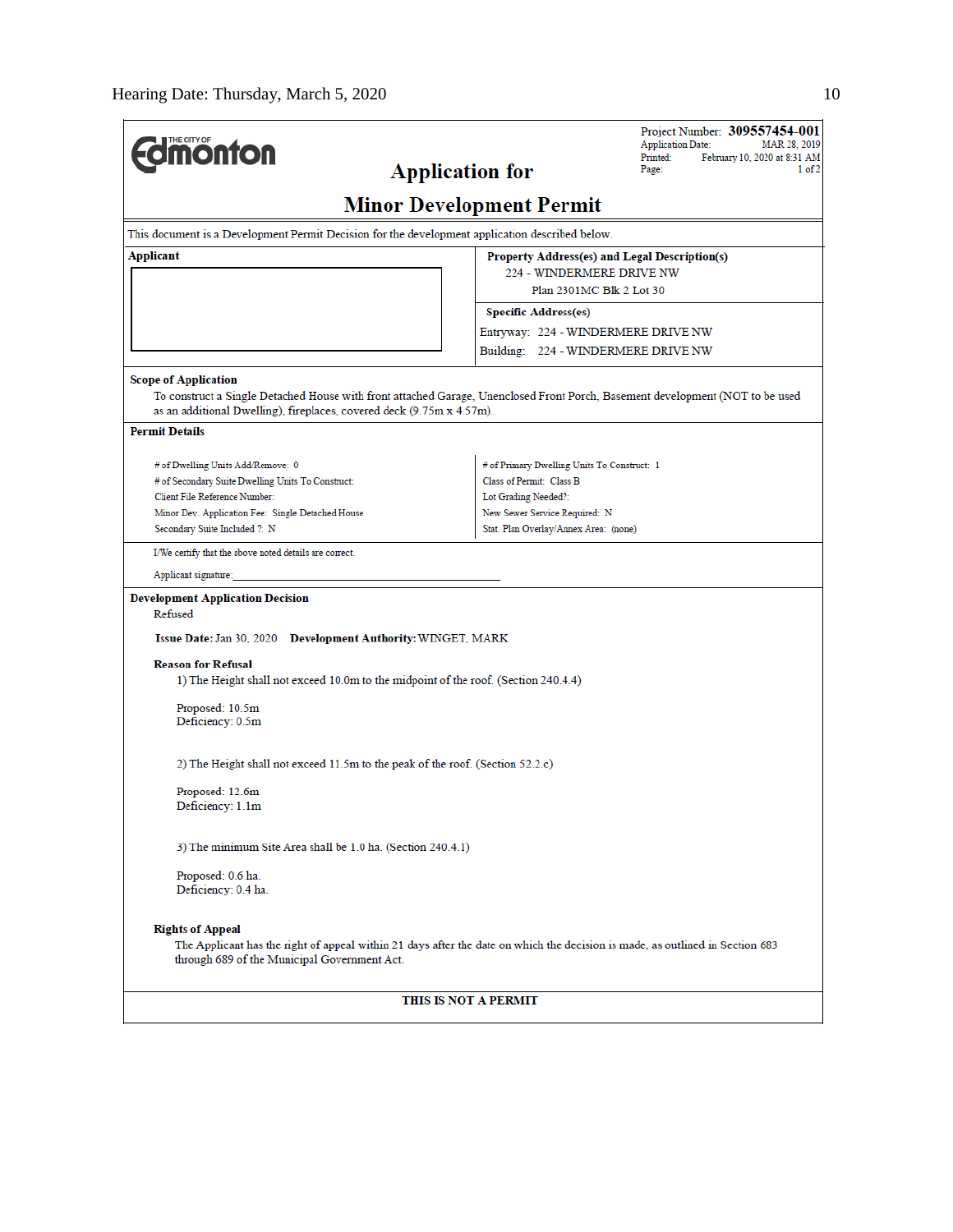| <b>dimonton</b>           |                                 | <b>Application for</b> |                  | Application Date:<br>Printed:<br>Page: | Project Number: 309557454-001<br>MAR 28, 2019<br>February 10, 2020 at 8:31 AM<br>$2$ of $2$ |
|---------------------------|---------------------------------|------------------------|------------------|----------------------------------------|---------------------------------------------------------------------------------------------|
|                           | <b>Minor Development Permit</b> |                        |                  |                                        |                                                                                             |
|                           |                                 |                        |                  |                                        |                                                                                             |
| Fees                      | <b>Fee Amount</b>               | <b>Amount Paid</b>     | Receipt#         | <b>Date Paid</b>                       |                                                                                             |
| Lot Grading Fee           | \$145.00                        | \$145.00               | 8198020269010010 | Mar 29, 2019                           |                                                                                             |
| Dev. Application Fee      | \$493.00                        | \$493.00               | 8198020269010010 | Mar 29, 2019                           |                                                                                             |
| Total GST Amount:         | \$0.00                          |                        |                  |                                        |                                                                                             |
| <b>Totals for Permit:</b> | \$638.00                        | \$638.00               |                  |                                        |                                                                                             |
|                           |                                 |                        |                  |                                        |                                                                                             |
|                           |                                 |                        |                  |                                        |                                                                                             |
|                           | THIS IS NOT A PERMIT            |                        |                  |                                        |                                                                                             |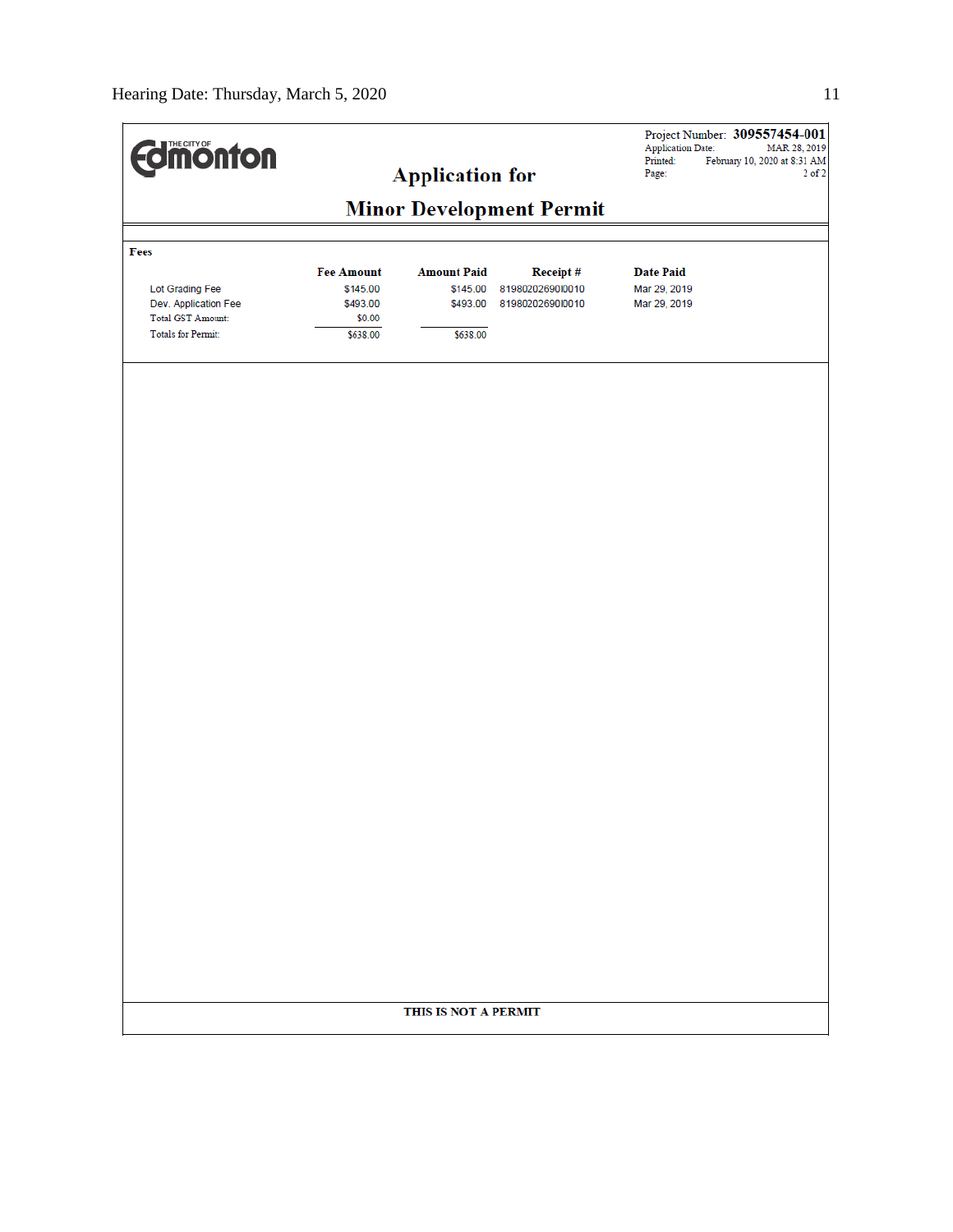

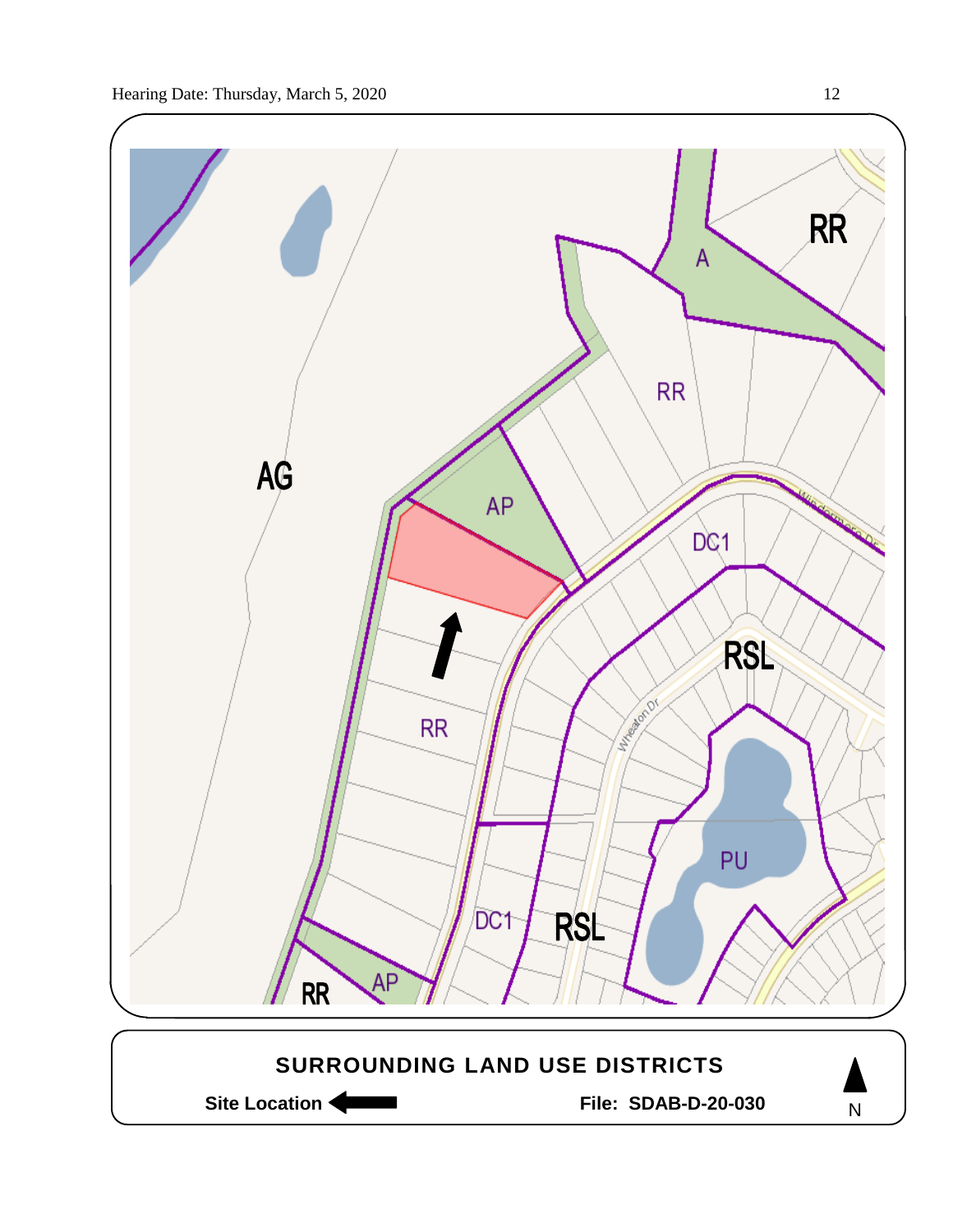| ITEM II and III: 10:30 A.M.                            |                                                  | FILE: SDAB-D-20-031 and 032                                                                                                                                               |  |  |
|--------------------------------------------------------|--------------------------------------------------|---------------------------------------------------------------------------------------------------------------------------------------------------------------------------|--|--|
| AN APPEAL FROM THE DECISION OF THE DEVELOPMENT OFFICER |                                                  |                                                                                                                                                                           |  |  |
|                                                        | <b>APPELLANT:</b>                                |                                                                                                                                                                           |  |  |
|                                                        | <b>APPLICATION NO.:</b>                          | 346840459-001                                                                                                                                                             |  |  |
|                                                        | <b>APPLICATION TO:</b>                           | Construct a Single Detached House with<br>front attached Garage, uncovered deck<br>(4.42m x 3.05m), Unenclosed Front Porch<br>and Side Entrance (11745 - 83 Avenue<br>NW) |  |  |
|                                                        | <b>DECISION OF THE</b><br>DEVELOPMENT AUTHORITY: | No decision has yet been made                                                                                                                                             |  |  |
|                                                        | <b>APPLICATION DATE:</b>                         | November 15, 2019                                                                                                                                                         |  |  |
|                                                        | <b>DATE OF APPEAL:</b>                           | February 5, 2020                                                                                                                                                          |  |  |
|                                                        | MUNICIPAL DESCRIPTION<br>OF SUBJECT PROPERTY:    | 11743 - 83 Avenue NW                                                                                                                                                      |  |  |
|                                                        | <b>LEGAL DESCRIPTION:</b>                        | Plan 4116HW Blk 12 Lot 22                                                                                                                                                 |  |  |
|                                                        | ZONE:                                            | (RF1) Single Detached Residential Zone                                                                                                                                    |  |  |
|                                                        | <b>OVERLAY:</b>                                  | Mature Neighbourhood Overlay                                                                                                                                              |  |  |
|                                                        | STATUTORY PLAN:                                  | N/A                                                                                                                                                                       |  |  |
|                                                        |                                                  |                                                                                                                                                                           |  |  |

## *Grounds for Appeal*

The Appellant provided the following reasons for appealing the decision of the Development Authority:

To whom it may concern,

As an applicant to apply for development permit to build a single detached house, I am writing to appeal against the failure to issue a development permit by the City of Edmonton's development authority.

This development permit is deemed to be refused based on the following fact:

According to the Edmonton Land Use Bylaw (LUB) and the Municipal Government Act (MGA), the development authority must make a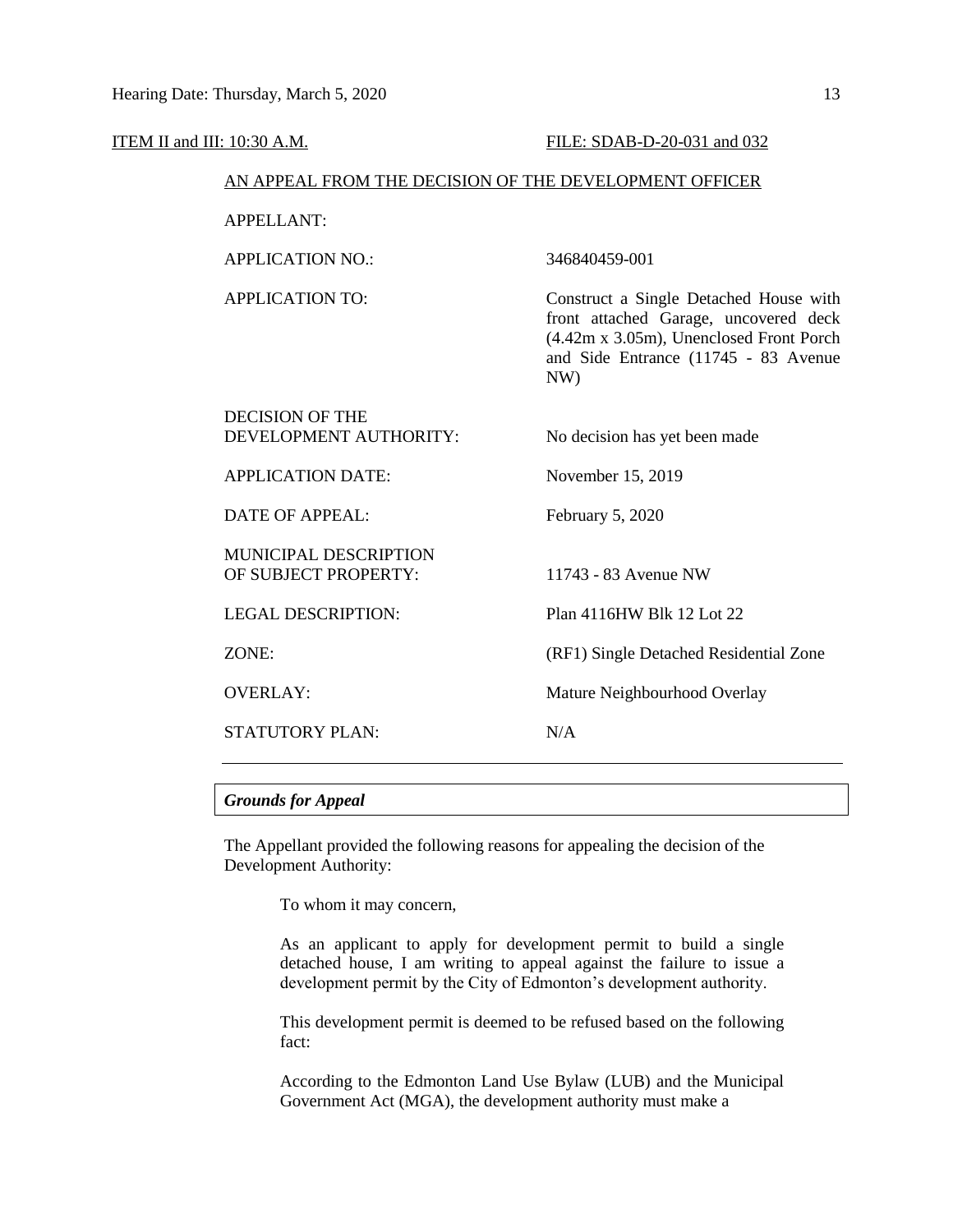decision on an application for a development permit within 40 days of receipt by an applicant of the development authority's written acknowledgment that the application is complete.

My development permit application was submitted on November 15, 2019. I never received any written acknowledgement that explicitly confirms the completeness of the application.

Only on December 18, the development officer sent me an email stating that "no further changes are necessary". The development authority then has not requested any additional information or documentation from me.

According to the MGA Section 683.1(4), if the development authority fails to determine the completeness of my application, the application shall be deemed to be complete.

Till February 5, 2020, 82 days have elapsed since the development authority received my application, and 49 days have passed since the December 18 email. Although the development officer has expressed his intention to decline my application through, a final and legal refusal letter was never issued to me.

In accordance with the MGA Section  $686(1)(a)(B)$ , I hereby submit my appeal against the development refusal on the ground that the application is deemed to be refused.

Your sincerely, Chang Liu

# *General Matters*

#### **Appeal Information:**

The *Municipal Government Act*, RSA 2000, c M-26 states the following:

# **Grounds for Appeal**

**685(1)** If a development authority

- (a) fails or refuses to issue a development permit to a person,
- (b) issues a development permit subject to conditions, or
- (c) issues an order under section 645,

the person applying for the permit or affected by the order under section 645 may appeal to the subdivision and development appeal board.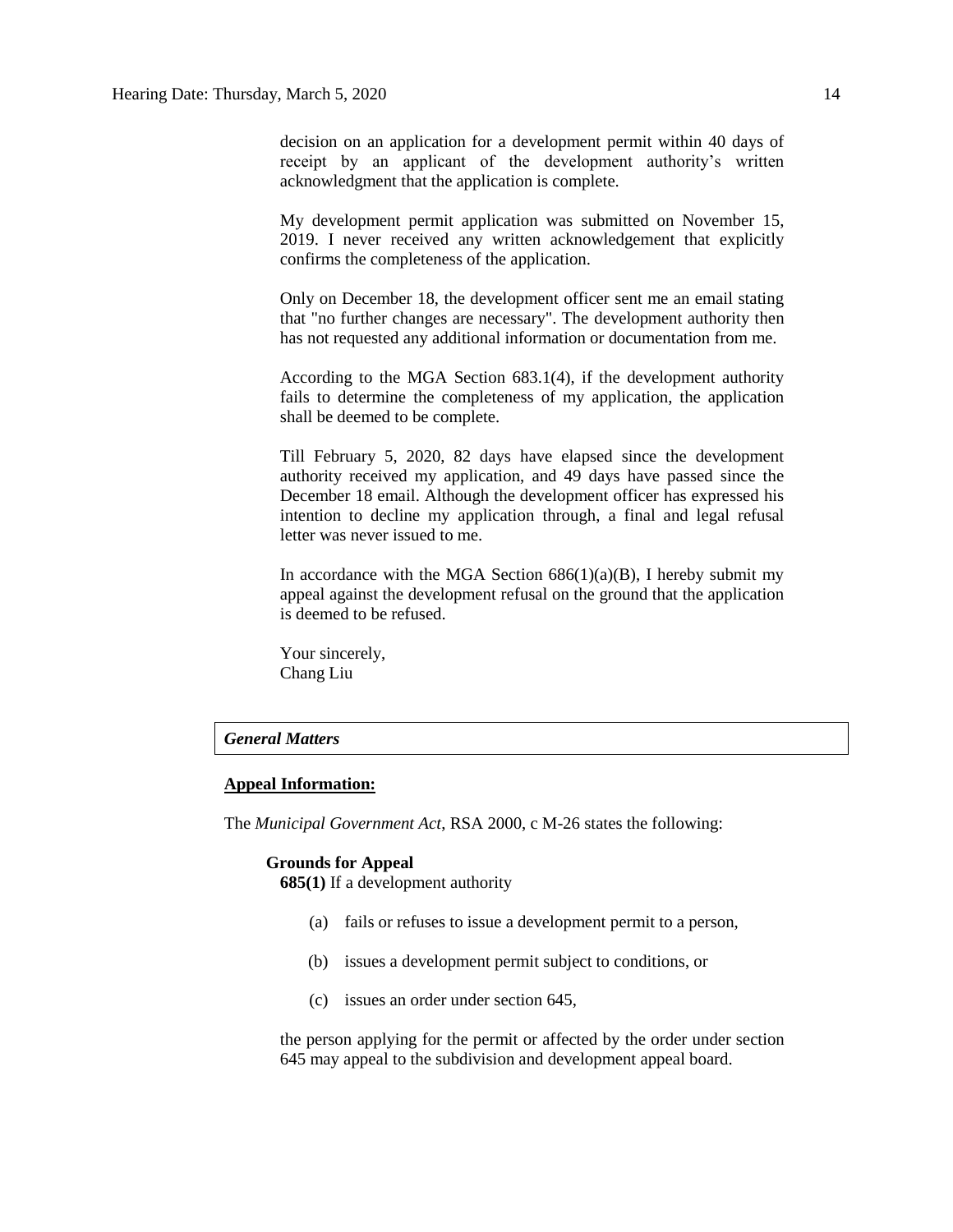## **Appeals**

**686(1)** A development appeal to a subdivision and development appeal board is commenced by filing a notice of the appeal, containing reasons, with the board,

- (a) in the case of an appeal made by a person referred to in section 685(1)
	- (i) with respect to an application for a development permit,
		- (A) within 21 days after the date on which the written decision is given under section 642, or
		- (B) if no decision is made with respect to the application within the 40-day period, or within any extension of that period under section 684, within 21 days after the date the period or extension expires, […]

#### **Hearing and Decision**

**687(3)** In determining an appeal, the subdivision and development appeal board

…

- (a.1) must comply with the land use policies;
- (a.2) subject to section 638, must comply with any applicable statutory plans;
- (a.3) subject to clause (d), must comply with any land use bylaw in effect;
- (a.4) must comply with the applicable requirements of the regulations under the *Gaming, Liquor and Cannabis Act* respecting the location of premises described in a cannabis licence and distances between those premises and other premises;
	- …
	- (c) may confirm, revoke or vary the order, decision or development permit or any condition attached to any of them or make or substitute an order, decision or permit of its own;
	- (d) may make an order or decision or issue or confirm the issue of a development permit even though the proposed development does not comply with the land use bylaw if, in its opinion,
		- (i) the proposed development would not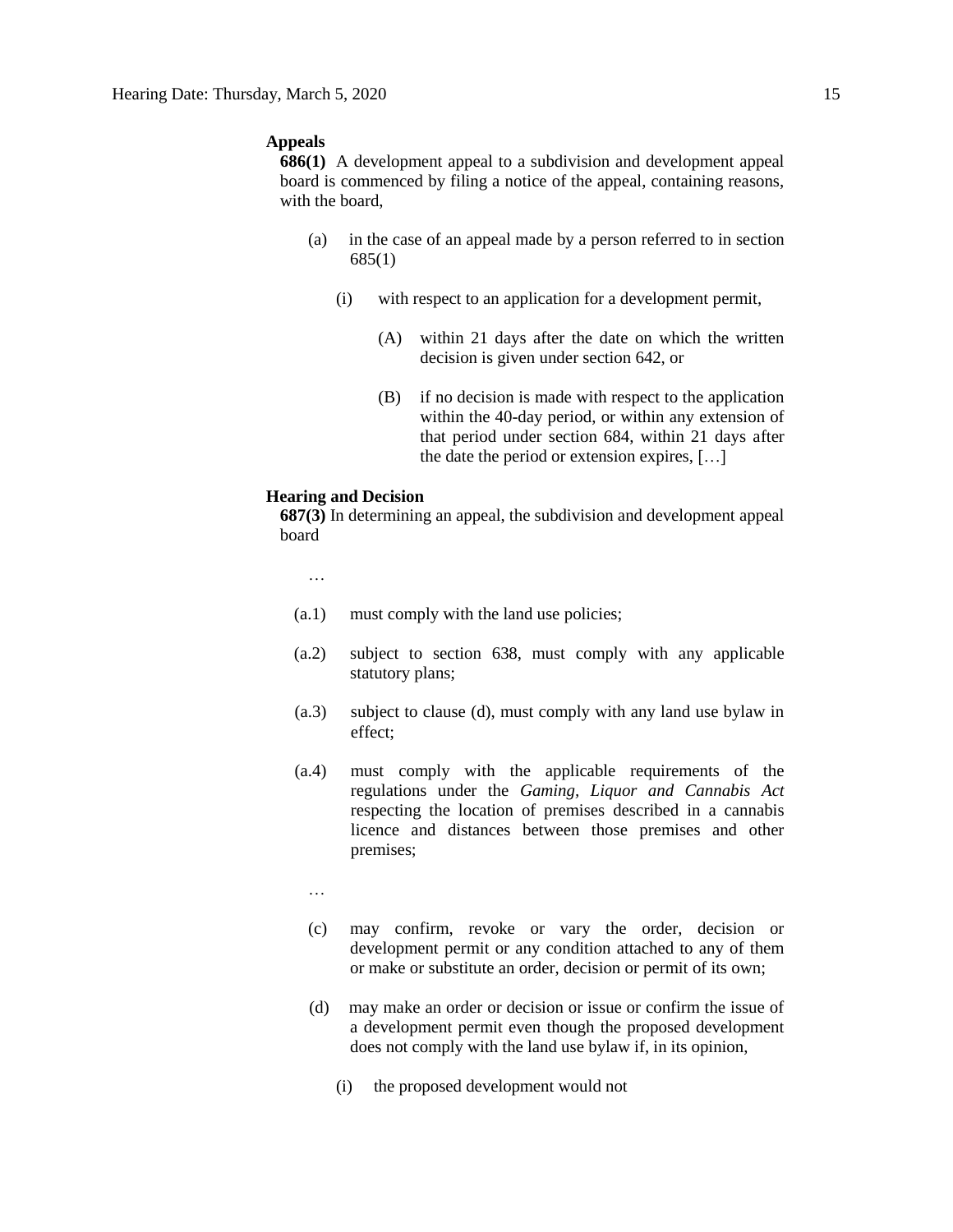- (A) unduly interfere with the amenities of the neighbourhood, or
- (B) materially interfere with or affect the use, enjoyment or value of neighbouring parcels of land,

and

(ii) the proposed development conforms with the use prescribed for that land or building in the land use bylaw.

**(4)** In the case of an appeal of the deemed refusal of an application under section 683.1(8), the board must determine whether the documents and information that the applicant provided met the requirements of section 683.1(2).

#### **Permit deemed refused**

**684(1)** The development authority must make a decision on the application for a development permit within 40 days after the receipt by the applicant of an acknowledgment under section  $683.1(5)$  or  $(7)$  or, if applicable, in accordance with a land use bylaw made pursuant to section 640.1(b).

**(2)** A time period referred to in subsection (1) may be extended by an agreement in writing between the applicant and the development authority.

**(3)** If the development authority does not make a decision referred to in subsection (1) within the time required under subsection (1) or (2), the application is, at the option of the applicant, deemed to be refused.

**(4)** Section 640(5) does not apply in the case of an application that was deemed to be refused under section 683.1(8).

# **Development applications**

**683.1(1)** A development authority must, within 20 days after the receipt of an application for a development permit, determine whether the application is complete.

**(2)** An application is complete if, in the opinion of the development authority, the application contains the documents and other information necessary to review the application.

**(3)** The time period referred to in subsection (1) may be extended by an agreement in writing between the applicant and the development authority or, if applicable, in accordance with a land use bylaw made pursuant to section 640.1(a).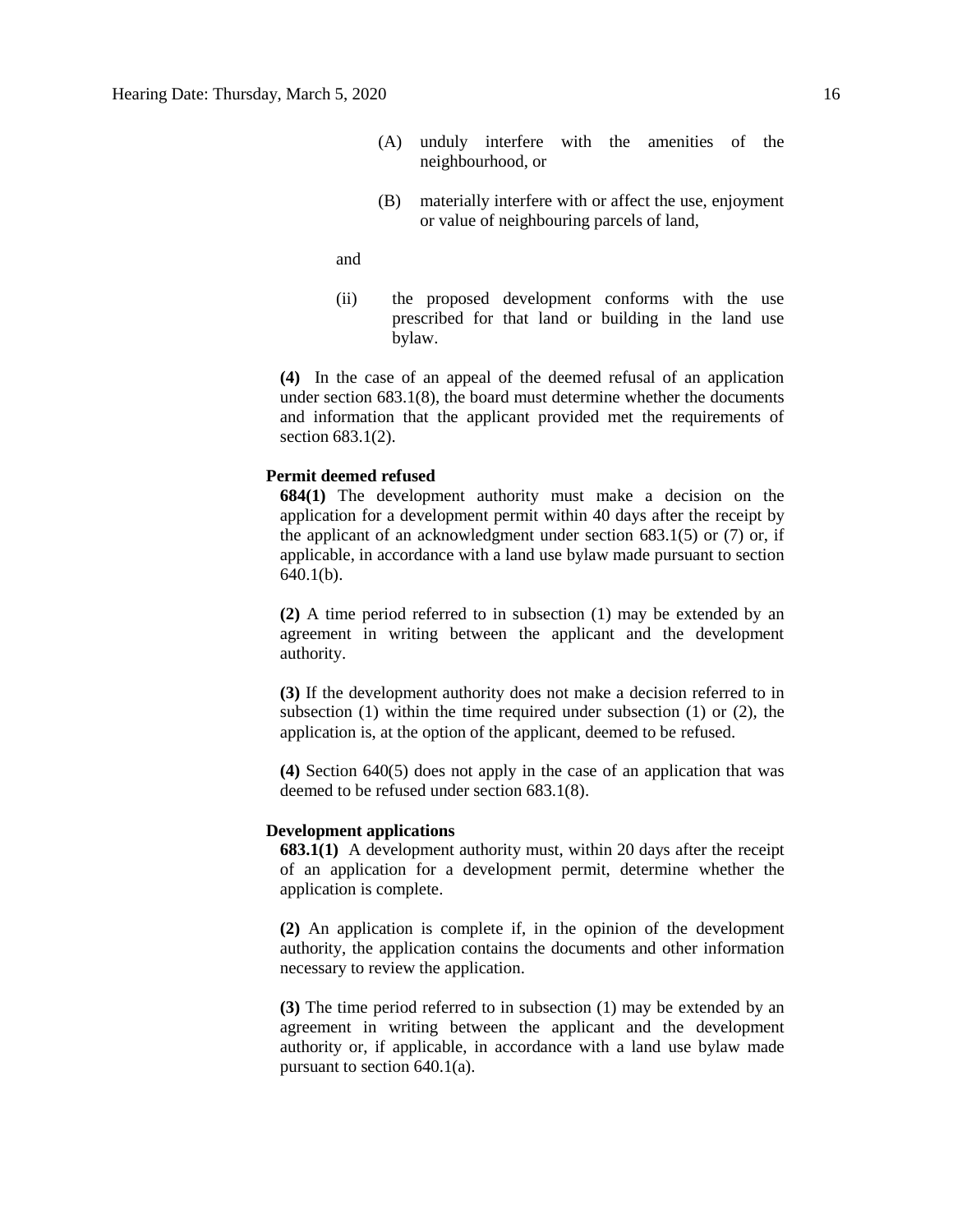**(4)** If the development authority does not make a determination referred to in subsection (1) within the time required under subsection (1) or (3), the application is deemed to be complete.

**(5)** If a development authority determines that the application is complete, the development authority must issue to the applicant an acknowledgment in the form and manner provided for in the land use bylaw that the application is complete.

**(6)** If the development authority determines that the application is incomplete, the development authority must issue to the applicant a notice in the form and manner provided for in the land use bylaw that the application is incomplete and that any outstanding documents and information referred to in the notice must be submitted by a date set out in the notice or a later date agreed on between the applicant and the development authority in order for the application to be considered complete.

**(7)** If the development authority determines that the information and documents submitted under subsection (6) are complete, the development authority must issue to the applicant an acknowledgment in the form and manner provided for in the land use bylaw that the application is complete.

**(8)** If the applicant fails to submit all the outstanding information and documents on or before the date referred to in subsection (6), the application is deemed to be refused.

**(9)** If an application is deemed to be refused under subsection (8), the development authority must issue to the applicant a notice in the form and manner provided for in the land use bylaw that the application has been refused and the reason for the refusal.

**(10)** Despite that the development authority has issued an acknowledgment under subsection (5) or (7), in the course of reviewing the application, the development authority may request additional information or documentation from the applicant that the development authority considers necessary to review the application.

**(11)** If the development authority refuses the application for a development permit, the development authority must issue to the applicant a notice in the form and manner provided for in the land use bylaw that the application has been refused and the reasons for the refusal.

## **General Provisions from the** *Edmonton Zoning Bylaw***:**

Under section 110.2(7), **Single Detached Housing** is a **Permitted Use** in the **(RF1) Single Detached Residential Zone**.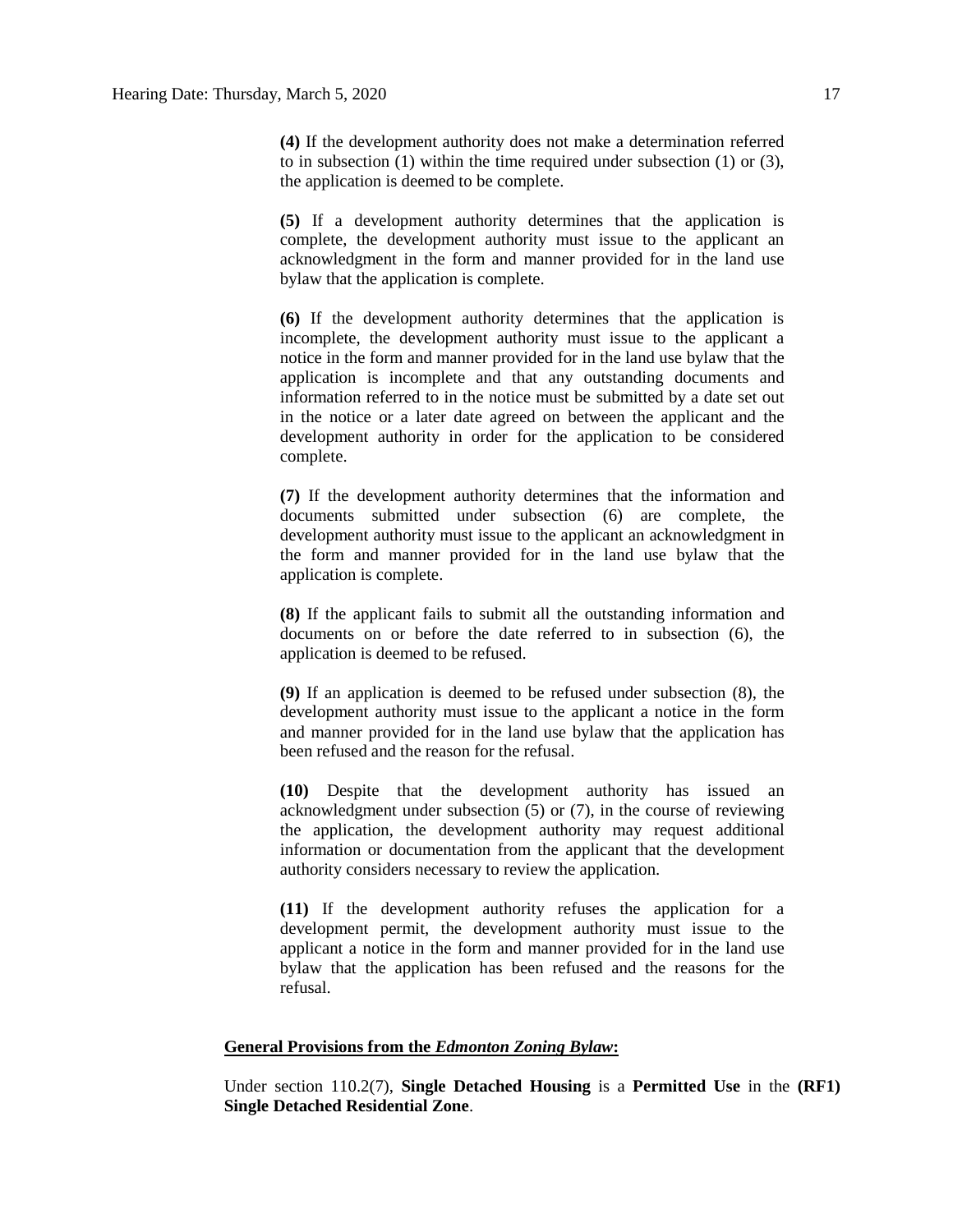Under section 7.2(8), **Single Detached Housing** means:

development consisting of a building containing one principal Dwelling which is separate from any other principal Dwelling or building. This Use includes Mobile Homes which conform to Section 78 of this Bylaw.

Section 110.1 states that the **General Purpose** of the **(RF1) Single Detached Residential Zone** is:

to provide for Single Detached Housing while allowing other forms of small scale housing in the form of Secondary Suites, Garden Suites, Semi-detached Housing and Duplex Housing.

Section 814.1 states that the **General Purpose** of the **Mature Neighbourhood Overlay** is:

to regulate residential development in Edmonton's mature residential neighbourhoods, while responding to the context of surrounding development, maintaining the pedestrian-oriented design of the streetscape, and to provide an opportunity for consultation by gathering input from affected parties on the impact of a proposed variance to the Overlay regulations.

Section 21.3 states the following with respect to **Appeals**:

A Development Permit Application shall, at the option of the applicant, be deemed to be refused in accordance with the provisions of Section 16 of this Bylaw, and the applicant shall appeal in writing to the Subdivision and Development Appeal Board within 21 days after the date of expiry of the time period specified in section 16 of this Bylaw.

Section 16.1 states the following with respect to **Decisions on Development Permit Applications**:

if the Development Officer does not make a decision on an application for a Development Permit within 40 days after the applicant's receipt of an acknowledgment that the application is complete in accordance with Section 11.2 of this Bylaw, the application shall, at the option of the applicant, be deemed to be refused.

Section 11.1 provides regulations with respect to **Duties with Respect to Development Applications**.

Section 11.2 provides regulations with respect to **Determining Complete Development Applications**.

Section 13.1 provides **General Conditions** with respect to a **Development Permit Application**.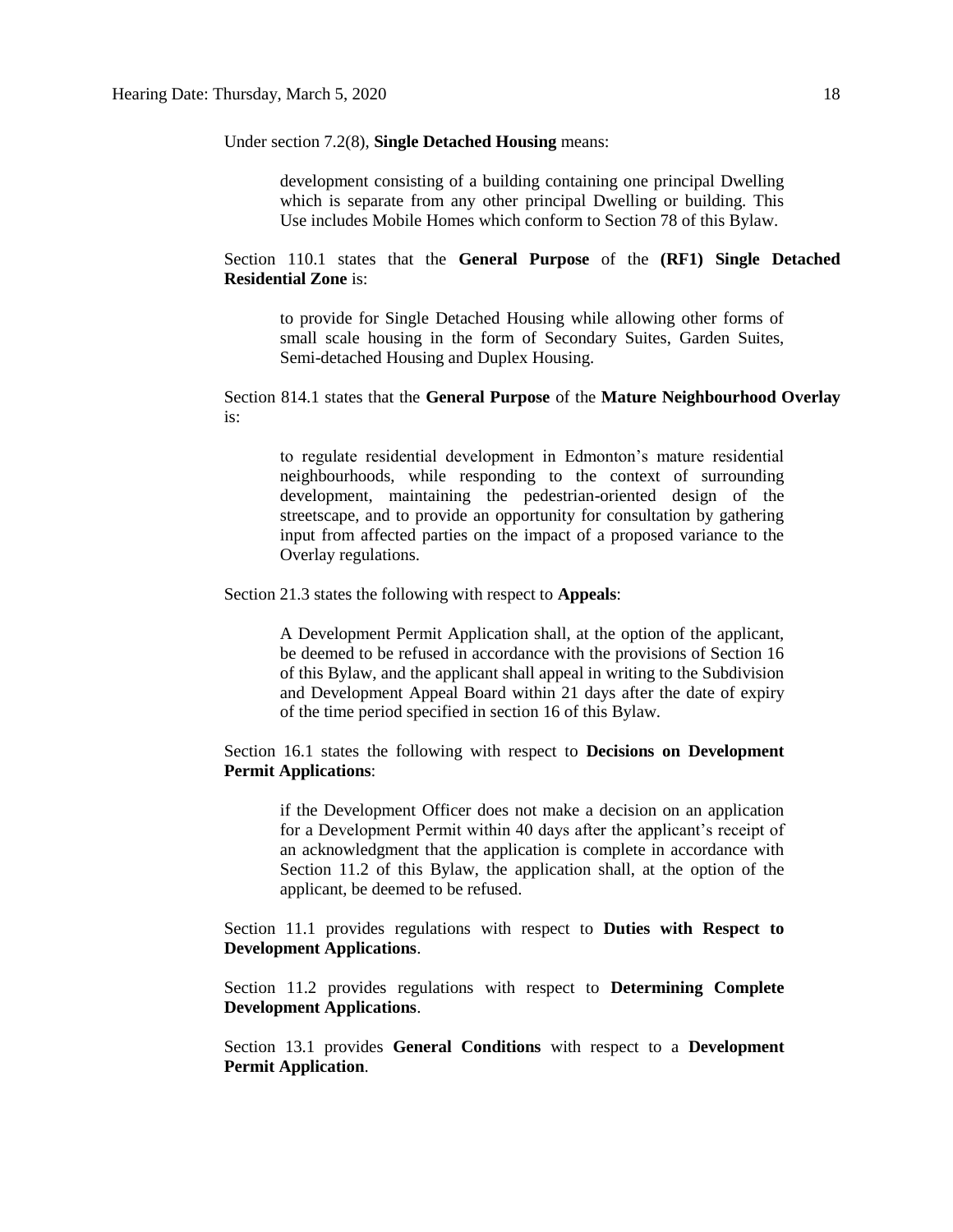# Notice to Applicant/Appellant

Provincial legislation requires that the Subdivision and Development Appeal Board issue its official decision in writing within fifteen days of the conclusion of the hearing.